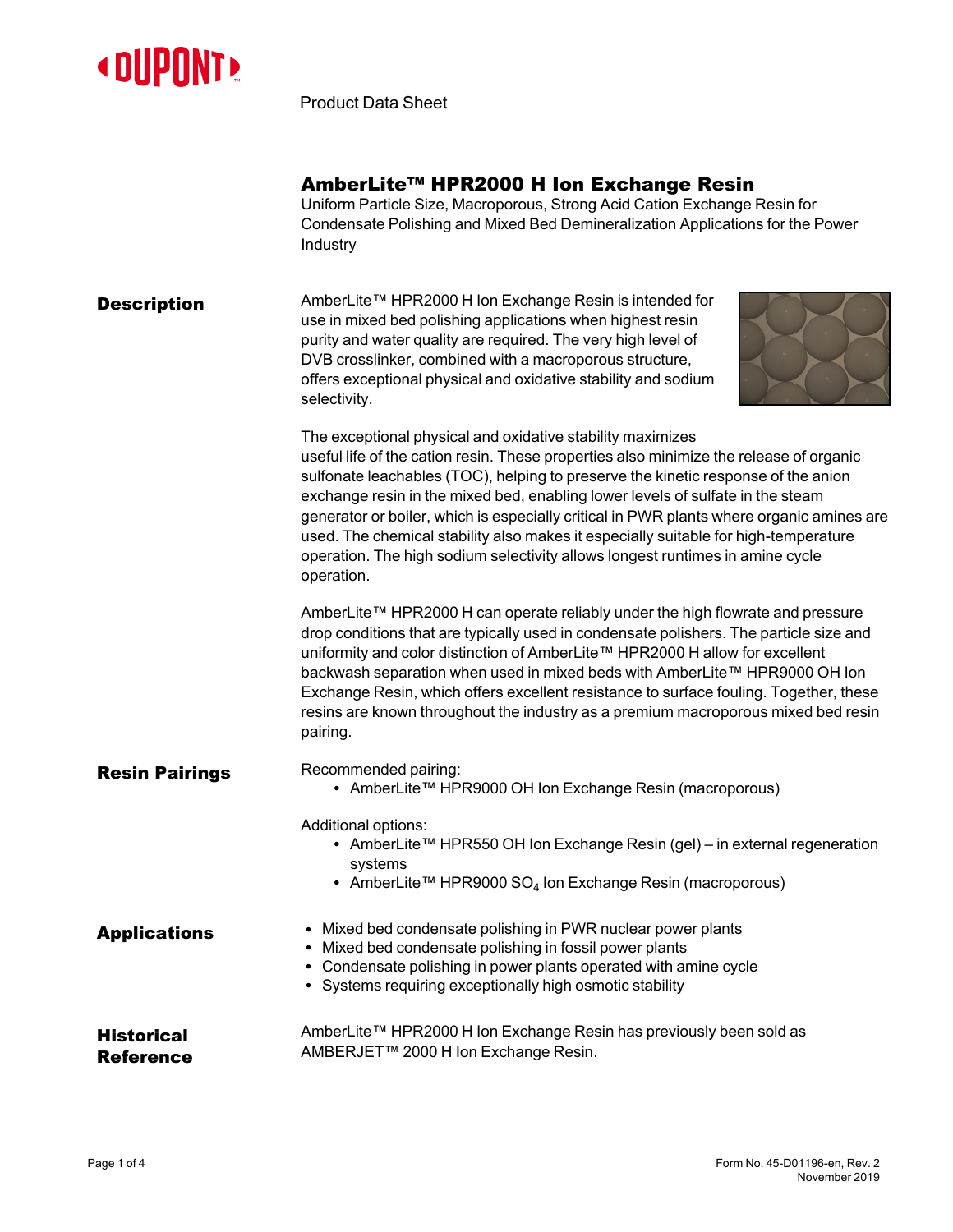## **Typical Properties**

| <b>Physical Properties</b>      |                                        |
|---------------------------------|----------------------------------------|
| Copolymer                       | Styrene-divinylbenzene                 |
| Matrix                          | Macroporous                            |
| Type                            | Strong acid cation                     |
| <b>Functional Group</b>         | Sulfonic acid                          |
| <b>Physical Form</b>            | Gray to beige, opaque, spherical beads |
| <b>Chemical Properties</b>      |                                        |
| Ionic Form as Shipped           | $H^*$                                  |
| <b>Total Exchange Capacity</b>  | $\geq$ 1.7 eq/L (H <sup>+</sup> form)  |
| <b>Water Retention Capacity</b> | $51.0 - 56.0\%$ (H <sup>+</sup> form)  |
| Particle Size <sup>§</sup>      |                                        |
| Particle Diameter               | $950 \pm 50$ µm                        |
| <b>Uniformity Coefficient</b>   | $\leq 1.2$                             |
| $<$ 300 $\mu$ m                 | ≤ 0.3%                                 |
| $> 1180 \mu m$                  | ≤ 6.0%                                 |
| <b>Purity</b>                   |                                        |
| Metals, dry basis:              |                                        |
| Na                              | $\leq$ 25 mg/kg                        |
| Fe                              | $\leq 50$ mg/kg                        |
| Cu                              | $\leq 10$ mg/kg                        |
| <b>Stability</b>                |                                        |
| <b>Whole Uncracked Beads</b>    | $\geq 95\%$                            |
| Friability:                     |                                        |
| Average                         | $\geq$ 350 g/bead                      |
| $>$ 200 g/bead                  | $\geq 95\%$                            |
| Swelling                        | $Na^+ \rightarrow H^+ \leq 6\%$        |
| <b>Density</b>                  |                                        |
| Particle Density                | $1.18$ g/mL                            |
| Shipping Weight                 | 770 g/L                                |

§ For additional particle size information, please refer to the **Particle Size [Distribution](https://www.dupont.com/content/dam/dupont/amer/us/en/water-solutions/public/documents/en/45-D00954-en.pdf) Cross Reference Chart** (Form No. 45-D00954-en).

| Temperature Range (H <sup>+</sup> form) $5-150^{\circ}$ C (41 – 302 $^{\circ}$ F) |          |
|-----------------------------------------------------------------------------------|----------|
| pH Range (Stable)                                                                 | $0 - 14$ |

## Suggested **Operating Conditions**

For additional information regarding recommended minimum bed depth, operating conditions, and regeneration conditions for [mixed](https://www.dupont.com/content/dam/dupont/amer/us/en/water-solutions/public/documents/en/45-D01127-en.pdf) beds (Form No. 45-D01127-en) or [separate](https://www.dupont.com/content/dam/dupont/amer/us/en/water-solutions/public/documents/en/45-D01131-en.pdf) beds (Form No. 45-D01131-en) in water treatment, please refer to our Tech Facts.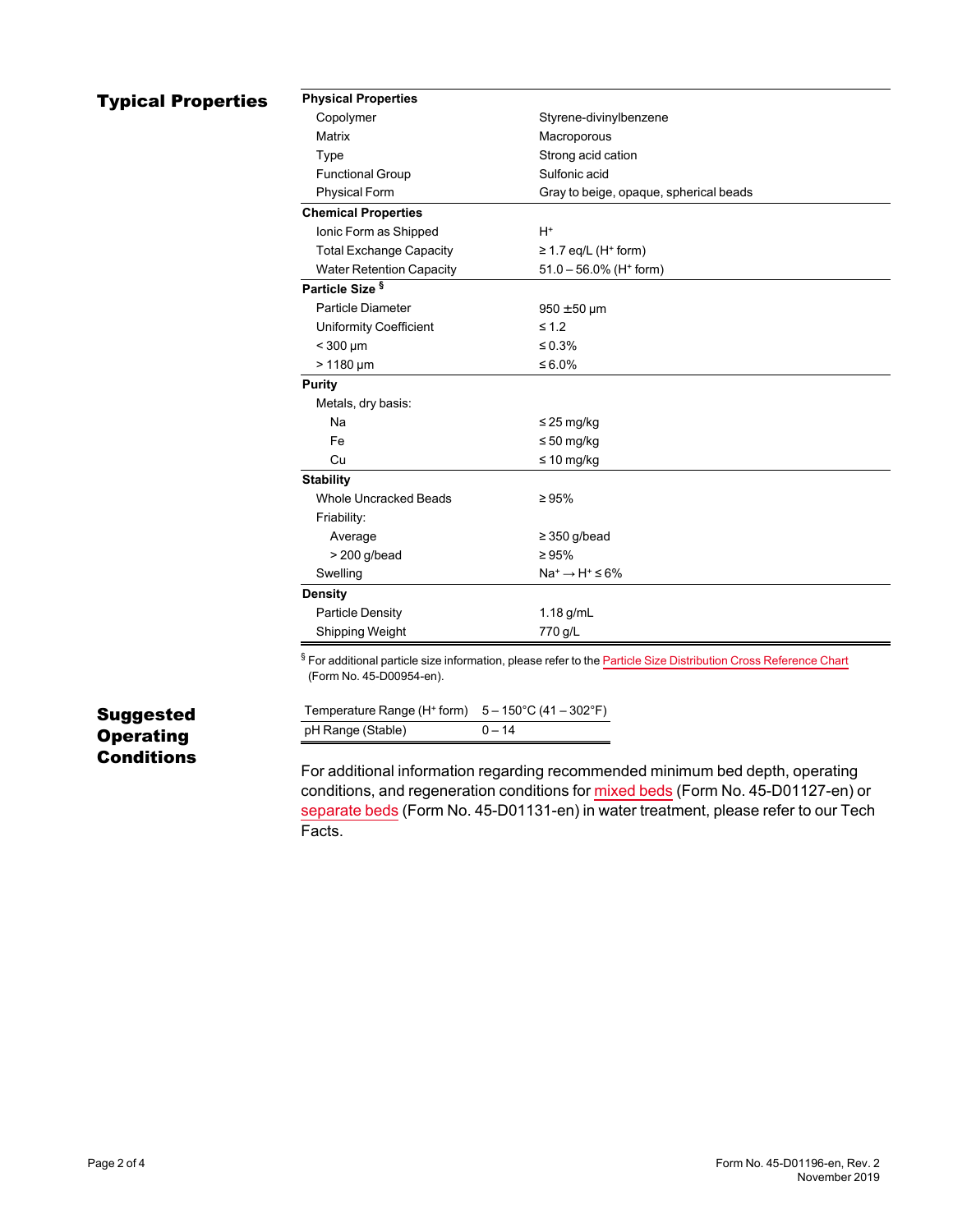## **Hydraulic** Characteristics

Estimated bed expansion of AmberLite™ HPR2000 H Ion Exchange Resin as a function of backwash flowrate and temperature is shown in [Figure 1.](#page-2-0)

<span id="page-2-1"></span>Estimated pressure drop for AmberLite™ HPR2000 H as a function of service flowrate and temperature is shown in [Figure 2](#page-2-1). These pressure drop expectations are valid at the start of the service run with clean water.

<span id="page-2-0"></span>

Product **Stewardship** DuPont has a fundamental concern for all who make, distribute, and use its products, and for the environment in which we live. This concern is the basis for our product stewardship philosophy by which we assess the safety, health, and environmental information on our products and then take appropriate steps to protect employee and public health and our environment. The success of our product stewardship program rests with each and every individual involved with DuPont products—from the initial concept and research, to manufacture, use, sale, disposal, and recycle of each product.

**Customer Notice** DuPont strongly encourages its customers to review both their manufacturing processes and their applications of DuPont products from the standpoint of human health and environmental quality to ensure that DuPont products are not used in ways for which they are not intended or tested. DuPont personnel are available to answer your questions and to provide reasonable technical support. DuPont product literature, including safety data sheets, should be consulted prior to use of DuPont products. Current safety data sheets are available from DuPont.

Please be aware of the following:

**• WARNING:** Oxidizing agents such as nitric acid attack organic ion exchange resins under certain conditions. This could lead to anything from slight resin degradation to a violent exothermic reaction (explosion). Before using strong oxidizing agents, consult sources knowledgeable in handling such materials.